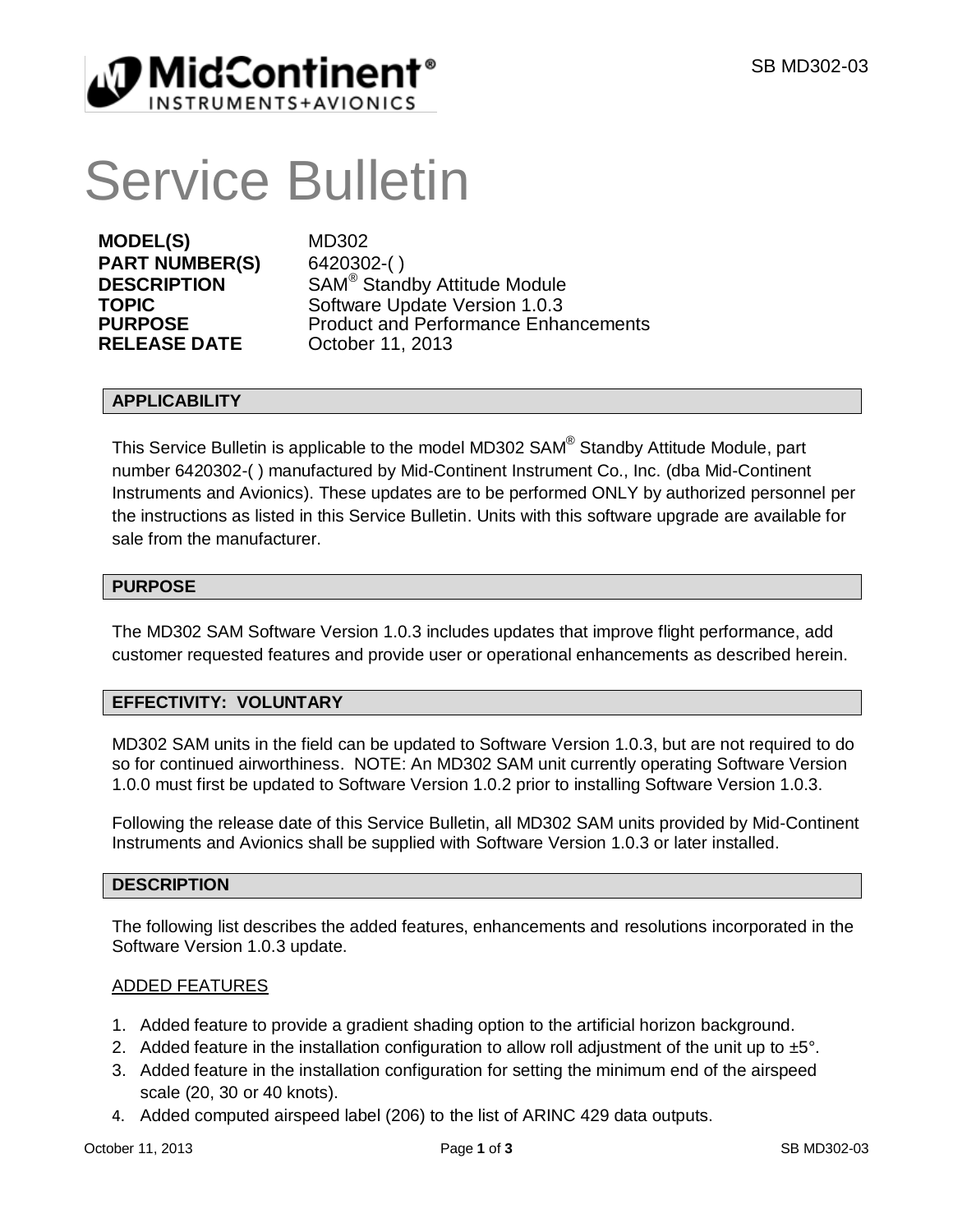

## **DESCRIPTION** *(cont)*

## **ENHANCEMENTS**

- 1. Improved attitude instrument performance during particular rate-of-turn maneuvers.
- 2. Improved attitude instrument performance when aircraft axis and direction of flight differ significantly.
- 3. Updated slip ball color to white (previously yellow).
- 4. Updated rolling altitude digits to display in increments of 20 feet (previously 10 feet).
- 5. Updated dimming curve configuration to use the photocell input when external lighting input is below the defined minimum or is lost.
- 6. Updated the manual brightness control to not extend below the lighting configuration minimum.
- 7. Updated the baro display by adding background shading to indicate when synchronized with an external source.

### RESOLUTIONS

1. The baro setting more accurately synchronizes to the ARINC 429 data source.

#### **ESTIMATED MANPOWER**

Approximately 30-60 minutes

#### **APPROVALS**

None required

#### **WEIGHT AND BALANCE**

No change

#### **ELECTRICAL LOAD DATA**

No change

### **CERTIFICATION**

This Service Bulletin represents a minor change to the previously approved Technical Standard Orders Authorization. Any changes to software and/or complex hardware have been completed in accordance with approved developmental and quality processes per the guidelines of RTCA document DO-178B and DO-254, respectively.